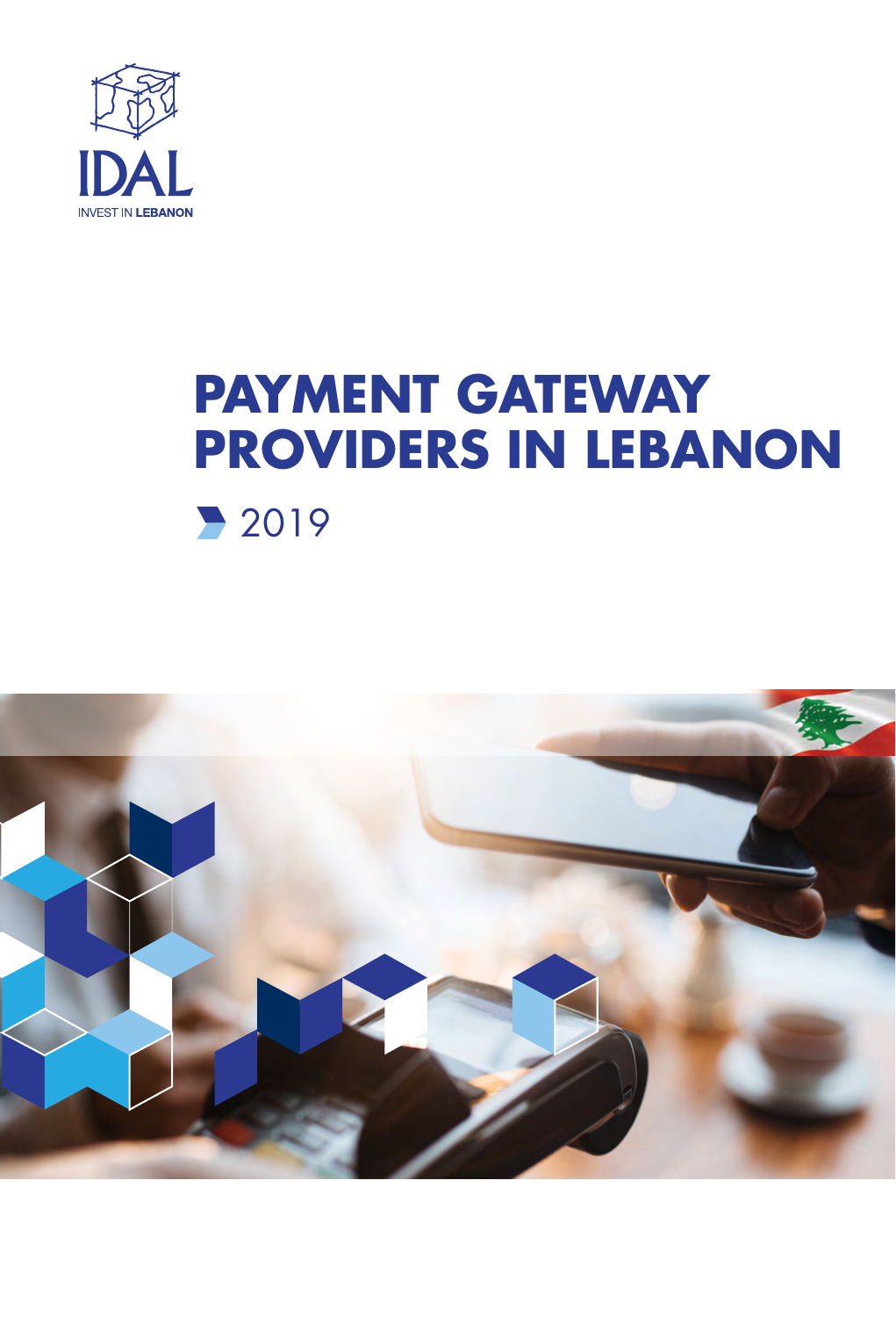## **BACKGROUND**

This directory includes a list of payment gateway providers recently established in Lebanon. The list is non-exhaustive, and serves to give interested stakeholders an overview of the Lebanese ecosystem; it will be regularly updated to include new industry players. If you are a payment gateway provider and wish to be listed in our directory, please contact us.

*If you wish to know more about IDAL's incentives and services,refer to IDAL's website www.investinlebanon.gov.lb*

*If you wish to know more about the ICT sector in Lebanon, and how we can assist you in growing your business, contact our sectors' experts at invest@idal.com.lb*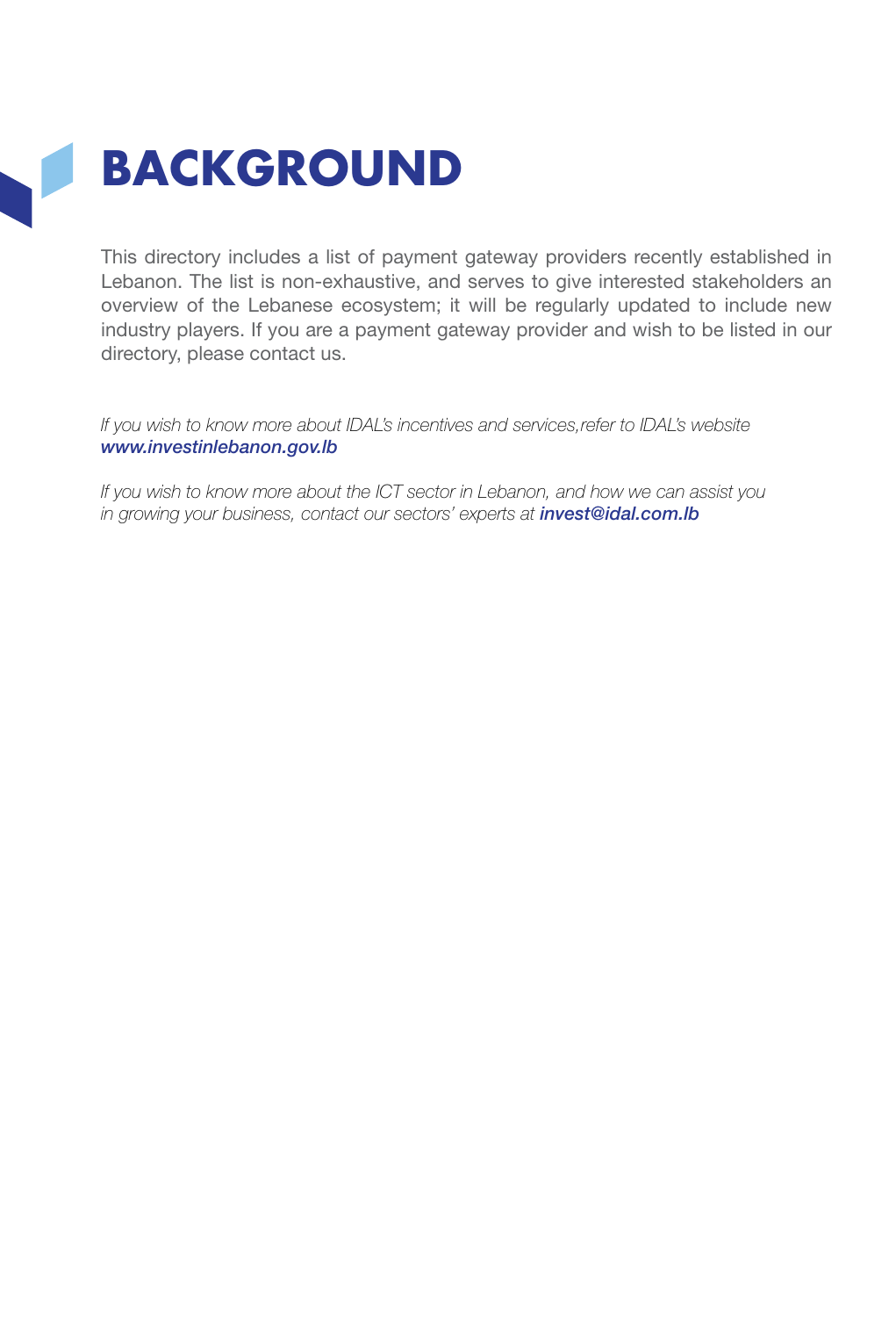

CMO is a mobile payment application which enables customers to make direct on-line payments to merchants, and to transfer money or withdraw cash without a card from any cardless ATM. Participating banks include BBAC, BML, Byblos Bank, LGB Bank and SGBL.



CASHU is a payment method designed for & customized to suit, serve & support online shoppers in all Arabic speaking and surrounding countries with accessible and easy ways to use payment solutions. CASHU works as an electronic wallet where customers use pre-paid cards to shop online and pay bills in the region.

www.cashu.com



**MT2PAY** is a 24/7 mobile payment transaction application that gives end-users the ability to purchase by SMS payment digital and music content as well as virtual games from any website owners or digital content publishers. Participating Merchants include telecommunication operators Alfa and Touch.

<www.mt2morrow.com>



**PinPay** is a mobile payment service that allows customers to pay various bills, purchase vouchers and gift cards as well as carry out many other transactions «anywhere, with anyone, anytime". PinPay is owned and operated by Bank Audi and Bank Med, and is licensed by the Central Bank of Lebanon.

www.pin-pay.com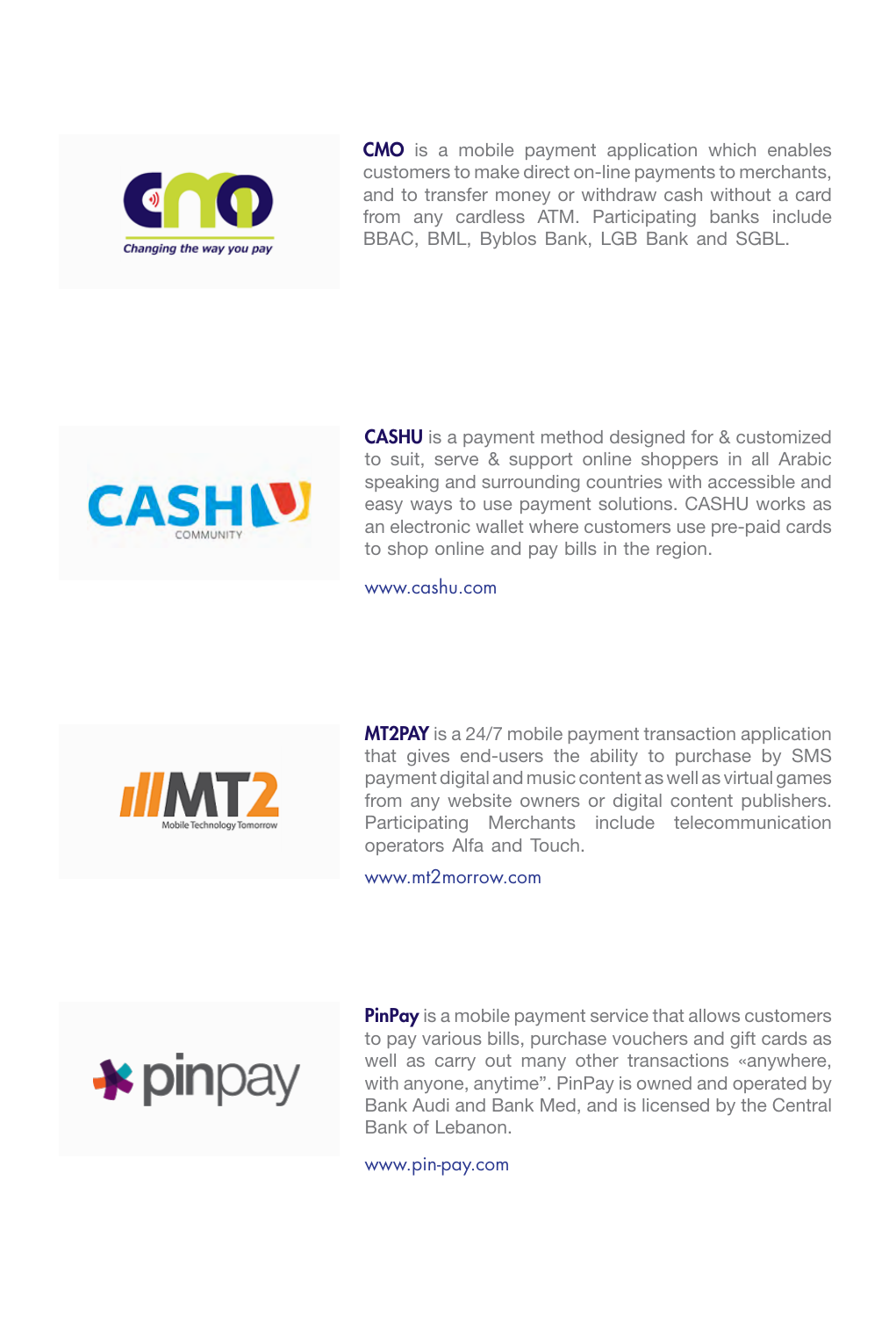

NetCommerce is a payment gateway which provides complete and simple online payment services with real time credit card transaction validation. This enables merchant websites to transact and accept payments online in real time. Lebanese partner banks include Fransabank and the Credit Libanais.

<www.netcommercepay.com>



PayTabs is a convenient and secure online B2B payment solution provider that enables businesses to receive payments online. With PayTabs, you can make or receive online payments, create and send online invoices, use API plugins to integrate with your website and even create an online store.

<www.paytabs.com>



**PAYFORT** makes online payments safe and secure for buyers and sellers in the Arab world, delivering a complete suite of payment solutions that cater to the needs of the region and are tailored to Arab online buying habits and trends. PAYFORT is an Amazon Company, established in 2013, and operates in the UAE, Egypt, Saudi Arabia, Lebanon, Jordan and Qatar.

<www.payfort.com>



Telr enables customers to accept payments online and through a wide range of alternative payment channels including payment features across social media, mobile and web.

<www.telr.com>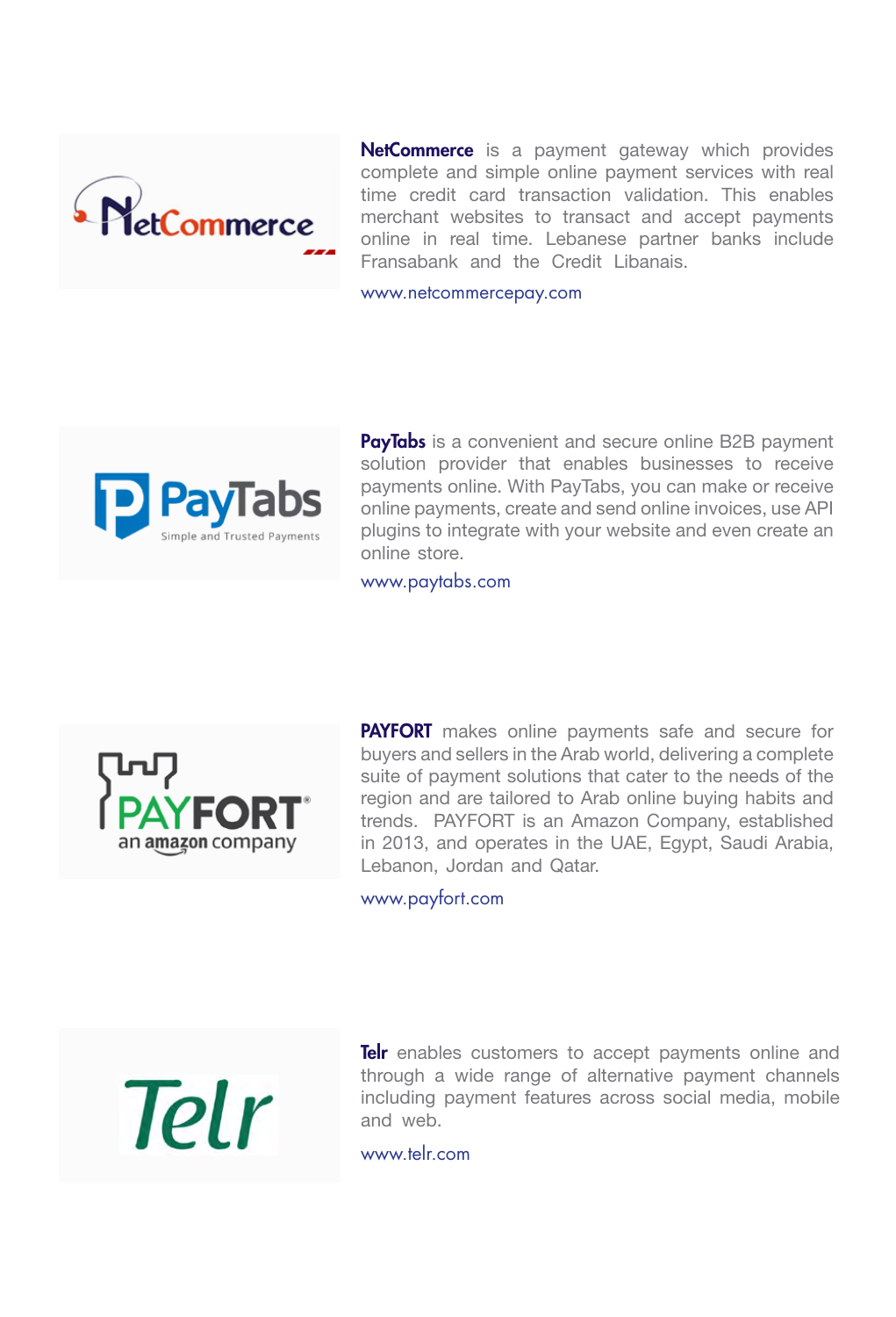

Areeba is a financial technology company that provides payment solutions for banks, merchants, governments and individuals.

www.areeba.com



**Bankmed** e-Payment Services offer state-of-the-art payment processing by accepting electronic Internet transactions through Visa and MasterCard with a secure payment gateway and quality account servicing, offering a comprehensive suite of secure, cost-effective and valueadded payment services and solutions. <www.bankmed.com.lb>



Network's e-commerce payment gateway offers a customizable gateway solution that can be tailored to meet the processing needs of specific industries or business models. It enables incremental revenue from international customers who wish to tap into the region's unparalleled and diverse retail offering. A real-time MIS empowers merchants to make effective inventory and pricing decisions with the latest transaction trends at their fingertips.

<www.network.ae>



**2Checkout** is a leading global payment platform that allows companies to accept online and mobile payments from buyers worldwide, with localized payment options. Capabilities include a pre-integrated payments gateway, merchant account, PCI compliance, international fraud prevention, and integration with more than 100 shopping carts. In business since 2000, 2Checkout supports transactions in 200+ markets through 8 payment methods, 87 currencies, and 15 languages, and is trusted by more than 50,000 merchants worldwide.

<www.2checkout.com>